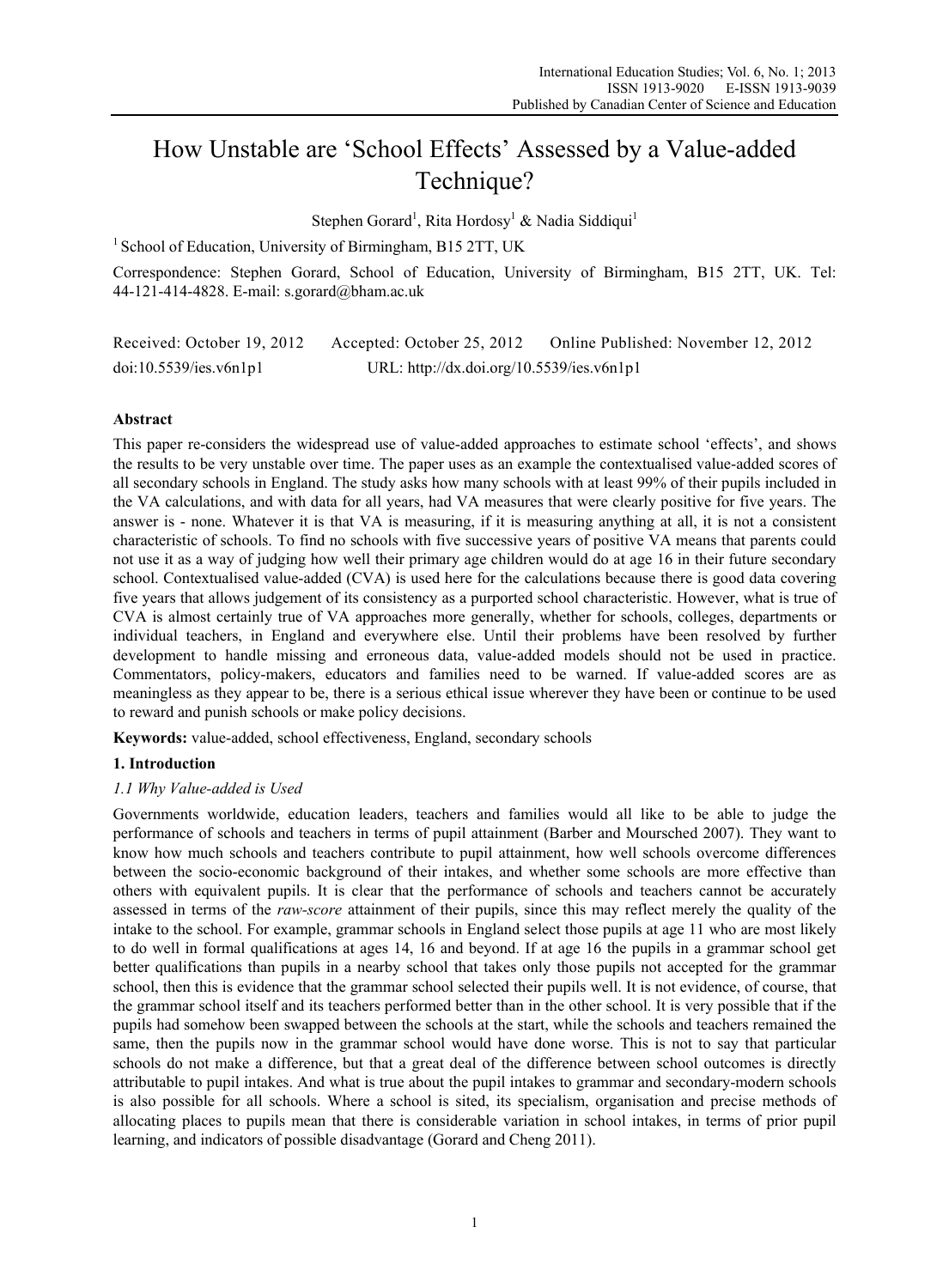The value-added approach to judging school performance, which has grown in popularity and importance from the 1980s, was therefore a good idea (Rutter et al. 1979). Here, schools are judged by the progress that their pupils make during attendance at the school, not on their absolute levels of attainment (e.g. Lubienski and Lubienski 2006). Data on all pupils in the relevant school population is used to predict as accurately as possible how well each pupil will score in a subsequent test of attainment. Any difference between the predicted and observed test result is then used as a residual. The averaged residuals for each school are termed the school's "effects" – and are intended to represent the amount by which pupils in that school progress more or less in comparison to equivalent pupils in other schools. A school with an average residual of zero is estimated to be 'performing' about as well as can be expected, given its intake. A school with an average above zero is doing better than expected. And this judgement about progress is intended to be independent of the raw-score figures, making it fairer than assessment of raw scores. Since this 'school effect' is deemed a characteristic of the school, not its specific cohort of pupils, it should be reasonably consistent over time where the staff, structures, curriculum, leadership and resources of the school remain similar over time.

In England, and elsewhere, this approach took firm hold in policy and practice, and the results are in widespread use. National figures for all schools are published by the Department for Education as 'School Performance Tables'. Individual school results are used in setting targets, development plans, assisting the school inspectorate OFSTED to help judge the quality of schools, and by some parents to help select a school for their child (Evans 2008). They have even been used to close schools down. Disaggregated results have been used to reward (or caution) individual teachers or departments. The results therefore matter, and the assumption has generally been that the method works well enough to form the basis for such life-changing decisions.

## *1.2 Concerns over the Value-added Approach*

However, there is growing evidence that the value-added method, for all of its appeal, does not work particularly well (Hoyle and Robinson 2003). Of course, on reflection, value-added (VA) scores could never be independent of raw-scores, since half of the variation in VA comes from the prior attainment scores and half from the final attainment scores. The R-squared correlation between raw-score attainment (both prior and subsequent) and the value-added scores for an individual pupil, teacher or school is and must always be at least 0.5. In practice, it is considerably higher even than this (Gorard 2006, 2008). So, VA may not be as fair as it sounds on first hearing, because it is heavily dependent on those raw-scores that have been rejected as a fair assessment of school effectiveness. The precise results are also heavily dependent on the quality and completeness of the data. In every VA calculation there can be pupils with final scores but no prior attainment recorded. For example, a child moving from a private school or from another country like Wales where there has been no Key Stage 2 testing will have no prior record in England. And there can be pupils moving in the opposite direction, with prior attainment but no final scores. In practice, the Key Stage 2 (primary) to Key Stage 4 (secondary) VA data has over 10% such un-matched pupil records every year (Gorard 2010). This creates an initial error component (source of inaccuracy and bias) of at least 10% in any VA calculation, and there is no way of adjusting for this statistically since the data just does not exist. It would be wrong to assume that the missing data was somehow a random subset of the data that does exist (Pugh and Mangan 2003, Amrein-Beardsley 2008).

The situation is worse than this in three important ways. First, even where the scores exist they cannot be assumed to be totally accurate (Lamprianou 2009). Creating valid, comparable and reliable attainment scores is fraught with difficulty (witness the annual round of appeals against grades and admitted mistakes in marking). Second, the system used in England from 2006 to 2010 factored pupil background characteristics into the calculations. This was done in order to improve the quality of the predictions and reduce the size of the residuals for disadvantaged groups of pupils (Evans 2008). Again, this Contextualised Value-added (CVA) sounds a sensible and fair innovation. But it means that more data is needed on each pupil and this adds considerably to the level of missing data. At least 10% of pupils are missing data every year on each key variable such as whether they are eligible for free school meals, living in care, their ethnicity or additional educational needs. Third, and perhaps most importantly, all of these initial errors are compounded by the VA calculation itself to generate a far higher level of error in the residuals that result. Put simply, the residual is the difference between the predicted and attained score for each pupil, and because the VA model is the best fitting one for each dataset, the residuals tend to be very small. They are small in comparison to the actual scores. But because the errors in the actual scores can be negative or positive, when the residuals are created their initial errors can be added. The outcome is a larger error component in a much smaller result. The maximum error can, and usually does, dwarf the residual by several orders of magnitude (Gorard 2010). This makes the estimated result just about meaningless.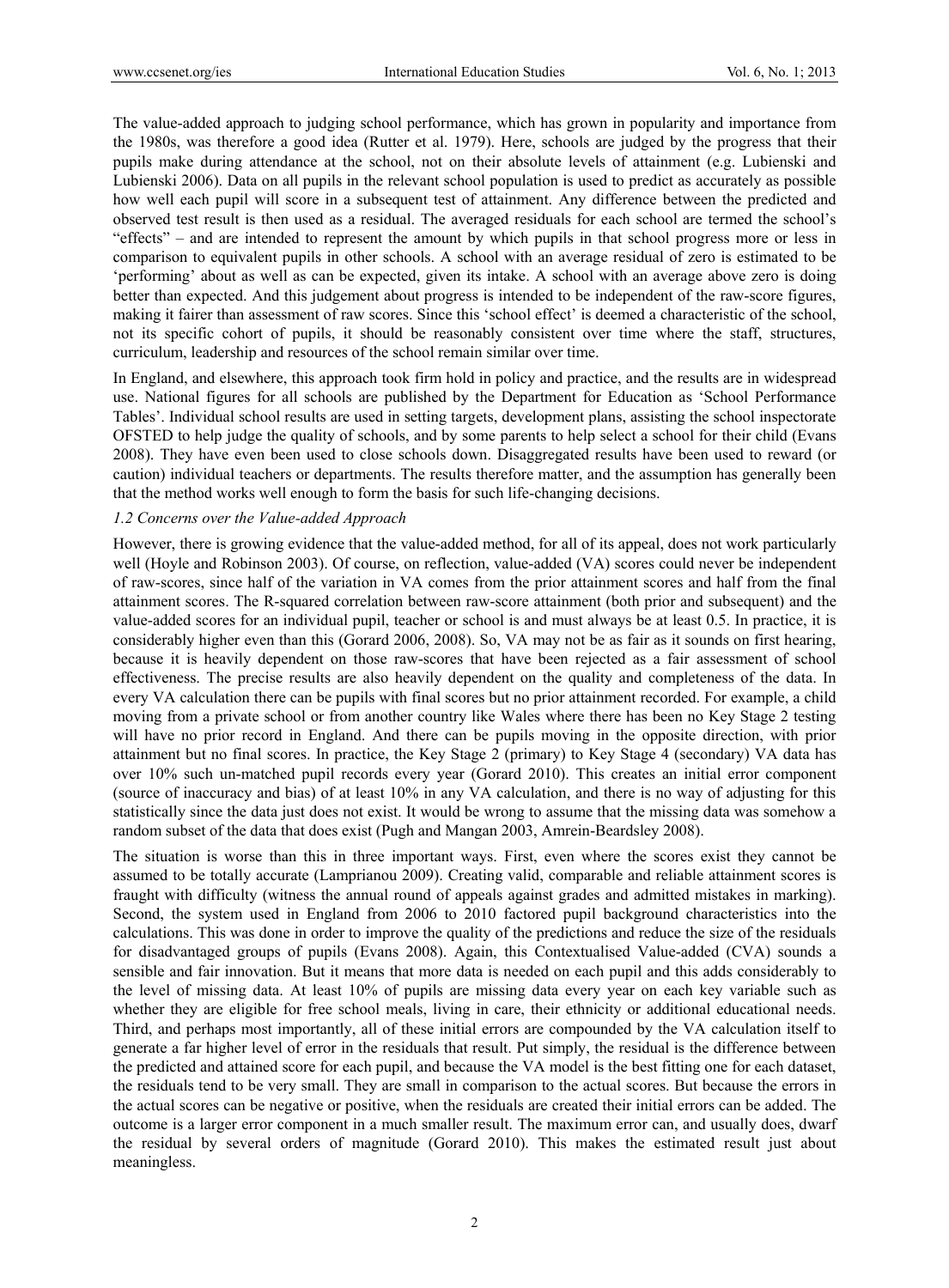All of this means that VA results cannot be taken on trust or theory alone. Given this, it is remarkable how long this school effectiveness approach has survived, and how seriously it has been taken by governments. More importantly there is nothing to calibrate VA scores with. Real measurements, such as lengths, with an agreed standard scale can be compared with that standard. This is a crucial step in calibrating instruments, for example. A ruler can be judged accurate or not against a standard length. There is no external referent of this kind for school effects. They are operationally defined, quite simply, as what a measure of school effectiveness (like VA) estimates. Without any ability to calibrate the 'results', school effectiveness estimates may be wildly inaccurate. They may not be a measure of anything at all. In our experience, practitioners and school leaders have tried to defend the meaningfulness of VA scores by pointing to the runs of positive scores in their own schools or areas (Gorard 2011). This is to confuse reliability with validity. Nevertheless, to be useful VA has to has be a relatively stable characteristic of a school. Yet prior research agrees that VA scores are not stable across years. For example, McCaffrey et al. (2009) found annual correlations for teacher VA scores of between 0.2 and 0.7. This means that less than half of the variance (and usually less than a quarter) is not common to successive years.

This paper looks seriously at the idea that the 'school effects' resulting from VA calculations are not genuinely a characteristic of schools themselves, by developing the case study of one local authority in Gorard (2011) into a national picture. How consistent are the scores for each school or, put another way, how common are those schools that can boast of consistent positive (or negative) value-added scores?

# **2. Method**

We downloaded the results for all schools classified as 'Secondary (GCSE and equivalent)' on the Department of Education, for England, Performance Tables website at http://www.education.gov.uk/performancetables/ (last accessed 27/1/12), other than those designated 'Special schools'. We downloaded the number of pupils per school at the end of their Key Stage 4 (KS4), and the figures for Key Stage 2 to KS4 contextualised value-added. The CVA figures included the CVA estimated measure for each school, the 95% confidence interval for each school (upper and lower CVA estimate), and the coverage of these figures (the proportion of the total KS4 pupils included in the CVA measure). There were a total of 4,015 secondary school entries. The way the scores are calculated makes them zero-sum, and 1000 is added to the result, presumably to avoid having negative values. By definition and design, around half of all schools in England will have scores above 1000 (positive CVA), and half below (negative). For fuller details see DCSF (2007). This data is made freely publicly available and so provides no immediate ethical or consent issues. The data is for the population of maintained secondary schools. There is no sampling involved, and so no place for sampling theory statistics or significance tests in what follows.

In addition to special schools, we further excluded all schools for which there was no CVA information at all – usually 'other independent schools', the classification for fee-paying private schools. We then placed in a separate file all of the remaining schools for which there was complete CVA information for all of the years in which CVA was calculated and published, from 2006 to 2010. The most recent 2011 Performance Tables have a different value-added measure which is not directly comparable to previous years. The file of schools was sorted into those that had CVA measures of 1,000 (the average) and above, and those with CVA below 1,000, for 2006. The two sub-groups where then sorted into those with CVA at/above or below 1,000 for 2007. This created four sub-groups. One group was all schools with two successive years of positive (1,000+) CVA, another was all schools with two successive years of negative CVA. The other two groups had positive CVA followed by negative, or vice versa. This process continued for all years, until there 32 sub-groups. Of these 32 groups there was still one with all years of positive CVA and another with all years of negative.

Scatterplots were drawn for school CVA estimated measures against both the number of pupils involved and the coverage of the proportion of pupils involved, in each year. Similarly, Pearson R correlation coefficients were calculated for CVA measures and both the number of pupils and the coverage of each school, in each year. Pearson R correlation coefficients were also calculated for the CVA estimates across years. Because of what these scatterplots and correlations revealed, the official 95% confidence intervals were used to identify schools with clearly positive or clearly negative CVA in each year. Clearly positive meant that the lower limit for the confidence interval was 1,000 or more. Clearly negative meant that the higher limit was less than 1,000. This meant that very small schools with CVA not far from, and so indistinguishable from, 1,000 were omitted from the ensuing calculations. Schools with low coverage, that omitted a high proportion of pupils from their CVA estimates, were also removed from the calculations. The results were calculated for schools with at least 99% coverage.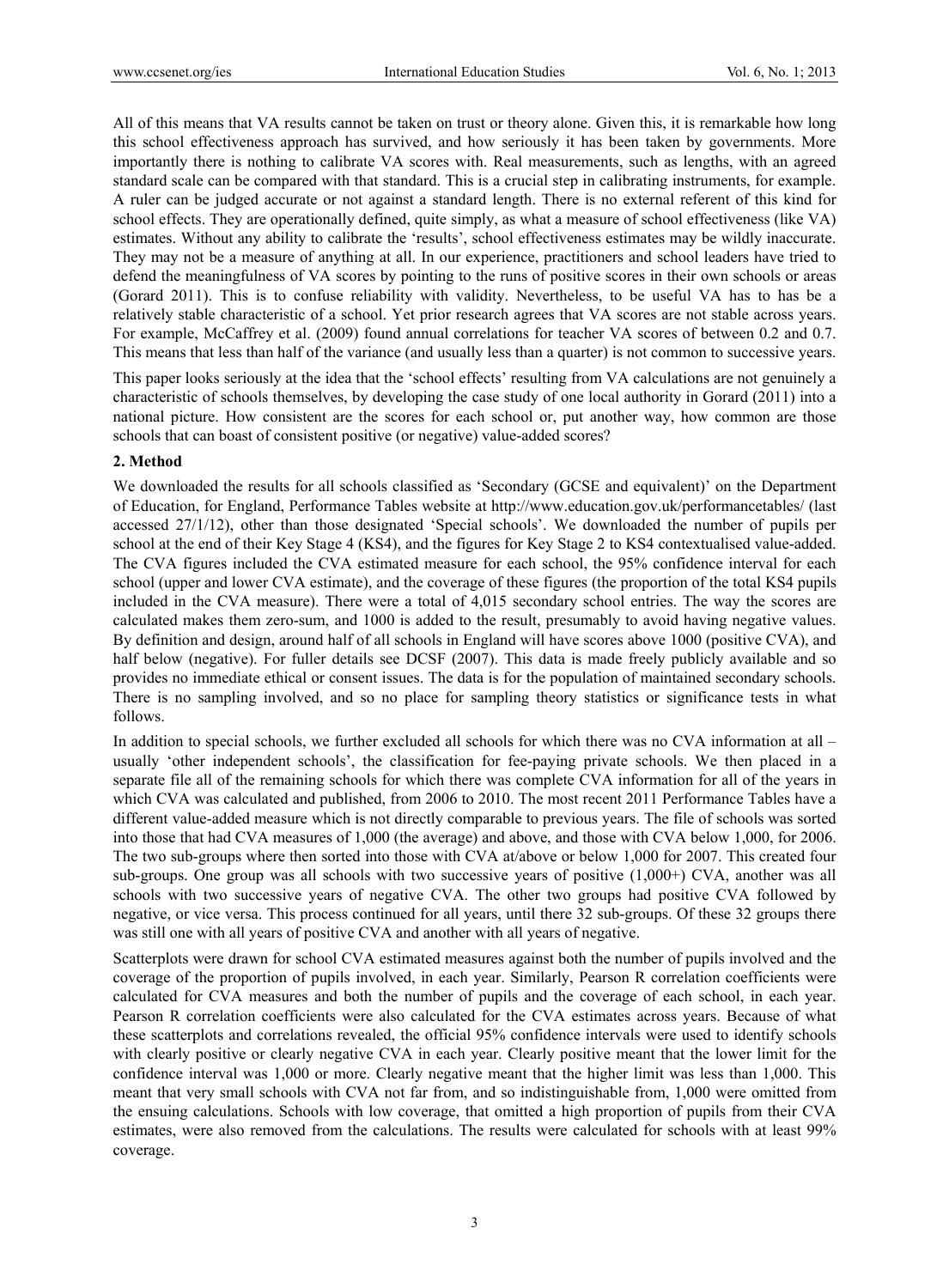# **3. Results**

There were a total of 4,015 secondary school or college entries on the DfE School Performance Website. Of these, 1,118 (28%) had significant amounts of relevant information missing. Some had no information relevant to their performance at all. There are a number of good reasons for this, including schools that opened or closed between 2006 and 2010. The 2,897 schools that were initially retained for analysis had a valid entry for their CVA measure for all five years, even if they did not have full information on the number of pupils, the CVA confidence intervals, or the completeness (coverage) of the CVA scores. These schools are used as the basis for the ensuing calculations.

The first result is expected given previous studies in this area, and it is that individual school CVA scores are volatile over time (Table 1). Four years after the earliest score its common variance with the most up-to-date score is only around 21% (R=0.46). Even in one year, the common variance with the previous year is as low as under 35% (R=0.58). As will be shown below, this low level of stability over a very short period could be wholly explained by stability in the number of pupils (and so the confidence intervals used by the Department for Education) or in the percentage of pupils included in the calculation by any school (the coverage). Once these are adjusted for, there is almost no common variance between the CVA scores of five successive years.

Table 1. Correlation coefficients for CVA scores over time, England

|             | 2006 | 2007 | 2008 | 2009 | 2010 |
|-------------|------|------|------|------|------|
| 2006        |      | 0.79 | 0.51 | 0.56 | 0.46 |
| 2007        |      |      | 0.58 | 0.67 | 0.56 |
| 2008        |      |      |      | 0.59 | 0.48 |
| 2009        |      |      |      |      | 0.79 |
| 2010        |      |      |      |      |      |
| $N = 2,897$ |      |      |      |      |      |

If, for the sake of illustration, the CVA measures of these 2,897 schools meant nothing and are imagined to be a fluke or bias arising from errors in the data, then how many schools would have positive (or negative) CVA? In each year, almost exactly half of all schools will have positive (and negative) CVA because that is how CVA is calculated. If the CVA measure was really a fluke or otherwise not a consistent measure of the school to which it is attached, then in each succeeding year almost exactly half of those with positive scores the previous year will have a positive score again. After two years, around 25% of schools will have had two positive scores, 25% will have had one positive followed by one negative, and so on. Thus, after five years 2006 to 2010, 1/32 schools would be expected to have consistently positive scores each year. This would be 91 out of 2,897. And the same number would be expected to have five successive negative CVA scores, yielding a national total of 182 schools with a consistent direction of CVA, even if CVA was not actually a measurement of any school characteristic at all. Therefore, in order to establish that CVA means anything of consequence the number of schools with consistently positive or negative CVA after five years must be markedly greater than 182.

Before simply reading off the number of schools with consistent CVA from 2006 to 2010, there are a number of other data issues to deal with. Figure 1 shows the CVA scores for all schools (y axis) clustered around an average of 1,000, and the number of pupils in the calculation for each school (x axis). It is quite clear that the schools with the most extreme CVA scores, especially the positive ones, are among the smallest in England. The largest schools are much more tightly clustered around the mean CVA measure (at or near 1,000). This suggests that at least some of the CVA results are a consequence of the volatility of small numbers. The correlation between school size and the absolute deviation in CVA from 1,000 in 2010, for example, is -0.22. The highest measures of CVA, especially, tend to occur in small schools. But the same phenomenon occurs with the lowest CVA as well, as Figure 1 demonstrates. The correlation is not large, but because it applies in both directions of difference, it does suggest that at least some of the CVA measure is illusory, stemming from the volatility of small numbers. It also suggests that some of the apparent stability of CVA over years could be due to the stability of school size over successive years.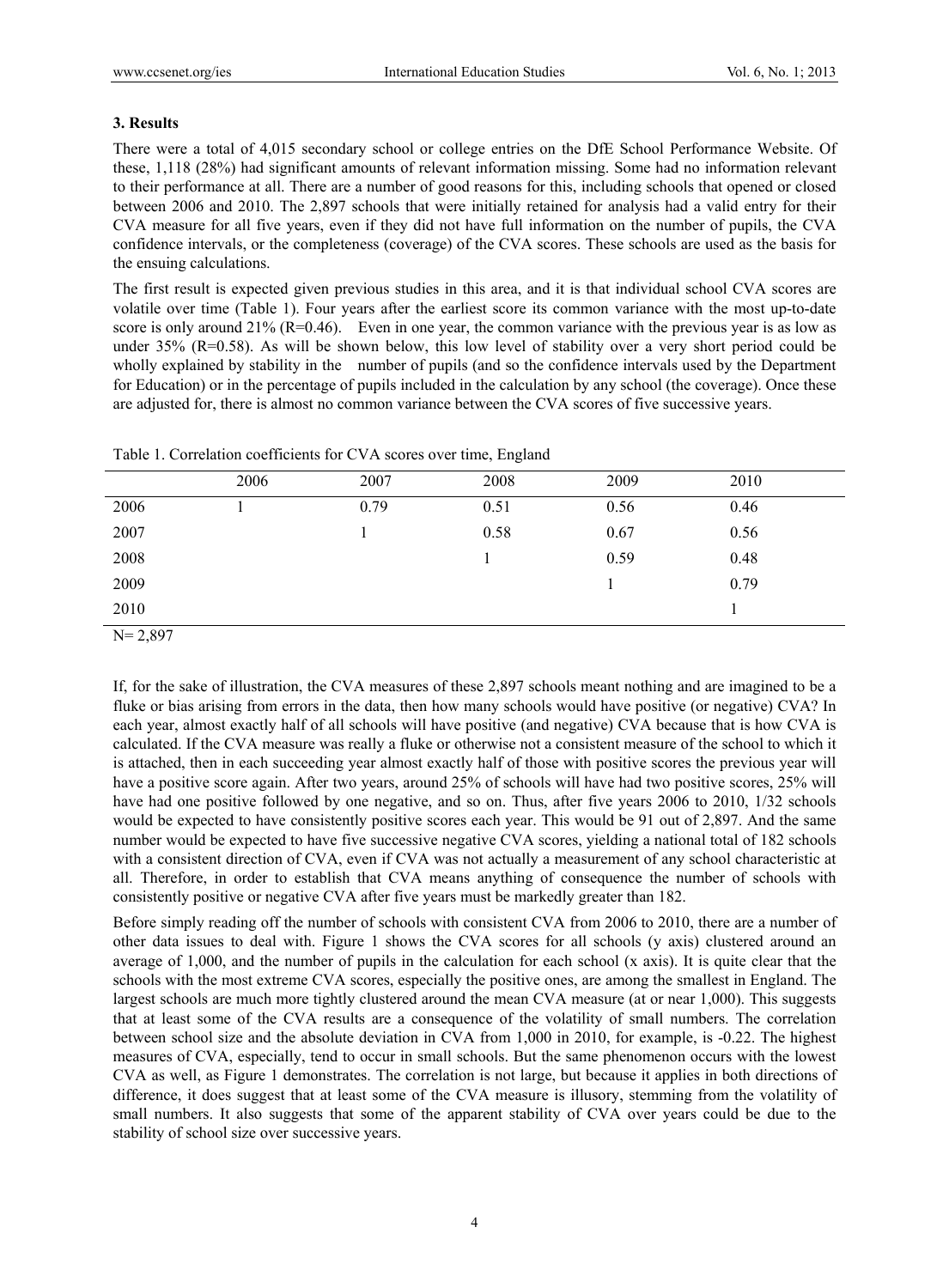

Figure 1. Crossplot of CVA measures and the number of pupils in each school, England, 2010

Figure 2 shows the CVA scores for all schools (y axis) clustered around an average of 1,000, and the proportion of the pupils in each school used for the CVA calculation (x axis). This should be 100% (1.00) but many schools have some pupils not included in their CVA calculations. This means that there is a slight tendency for schools with less than 100% of the data for their KS4 pupils to appear to have CVA scores diverging more from 1,000. For example, the school with the highest apparent CVA score in England has nearly 20% of its pupils missing from the calculation. It would, presumably, be possible for most schools to obtain an apparent positive CVA score if they could somehow eliminate from consideration the 20% least favourable pupils. The correlation between coverage and CVA distance from 1,000 was -0.21 in 2010. To some extent then, low coverage is the same as having fewer pupils at KS4. A CVA measure calculated for a year group of 10 with 100% coverage is based on the same number of pupils as one calculated for 20 pupils with 50% coverage. Having fewer pupils in a school calculation is linked to volatility, especially towards higher CVA (Figure 2).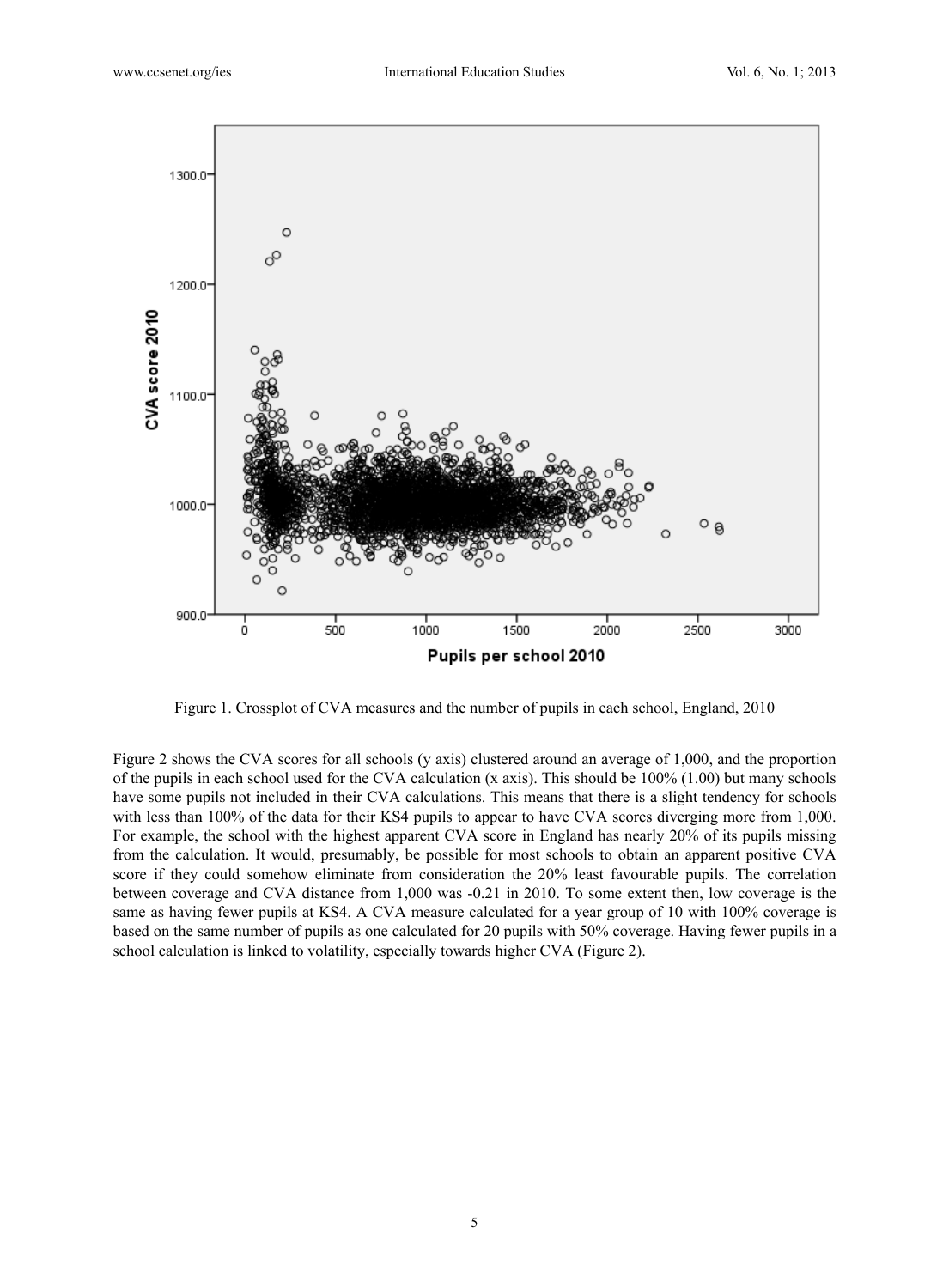

Figure 2. Crossplot of CVA measures and proportion of pupil coverage, England, 2010

The extent to which pupils are included in CVA calculations for each school ('coverage') is volatile over time (Table 2). The proportion of pupils whose scores are included in the CVA measure for each school is so variable that it is completely unrelated between years 2006 and 2007. It is also unrelated from 2006 and 2007 to any of the years 2008 to 2010. In 2009 and 2010 around half of the variation in coverage between schools is predictable from coverage the previous year. Put another way, until 2008 coverage by schools was completely erratic, while from 2008 onwards some schools were clearly either good or bad at providing data on all of their pupils. Coverage in both 2006 and 2010 was as low as 50% in some schools. This means that the problem is not the same as just having low numbers, and so volatility, in the KS4 year. If schools only have data on 50% of their pupils, there is a real danger of considerable selection bias. Most schools could improve their relative position in CVA enormously by selecting and omitting the least flattering 50% of their pupil scores. This may have happened inadvertently if the pupils who are hardest to trace, most likely to drop out, or who take the least traditional qualifications are also likely to be the least flattering for the school CVA score. Even more significantly, this potential for bias is not addressed by the published confidence intervals for CVA. The confidence intervals only address the number of pupils and the size of the divergence of any school's CVA from 1,000. They take no account at all of coverage problems.

|             | 2006 | 2007             | 2008 | 2009    | 2010    |
|-------------|------|------------------|------|---------|---------|
| 2006        |      | $\boldsymbol{0}$ | 0.01 | $-0.1$  | $-0.01$ |
| 2007        |      |                  | 0.01 | $-0.01$ | 0.01    |
| 2008        |      |                  |      | 0.67    | 0.66    |
| 2009        |      |                  |      |         | 0.73    |
| 2010        |      |                  |      |         |         |
| $N = 2,897$ |      |                  |      |         |         |

Table 2. Correlation coefficients for Coverage over time, England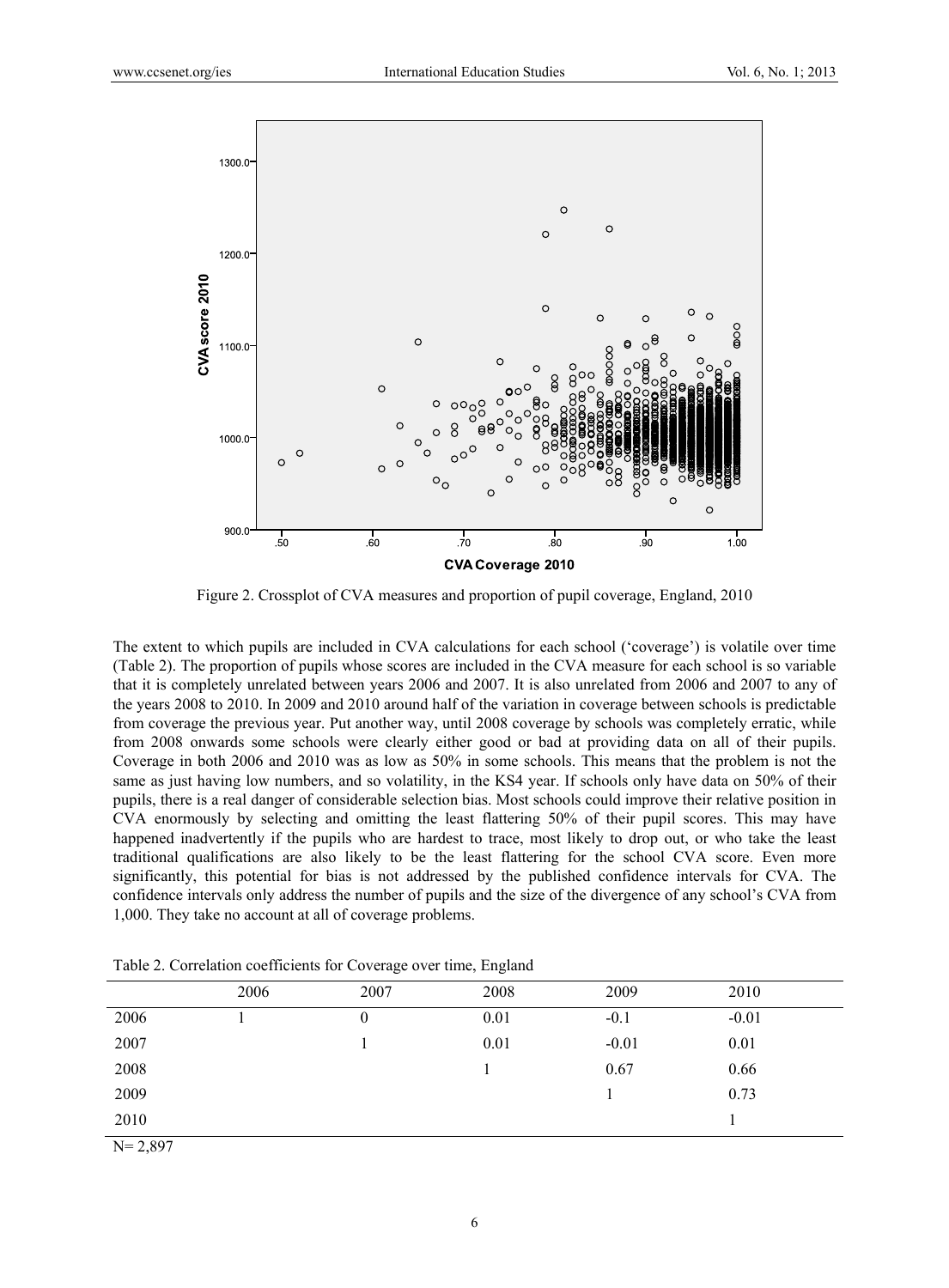The first step in dealing with these issues in the data is to reduce the apparent variation caused by the volatility of small numbers. One approach would be to eliminate from consideration as candidates for stability all schools below a certain size (100 pupils perhaps), but this ignores the scale of the CVA measurement. The judgement on inclusion needs to balance the scale of a school's deviation from 1,000 in CVA with its size. The DfE present 95% confidence bounds to handle this. The larger the school and/or the larger the deviation in CVA from 1,000, the more likely it is that the CVA measure and both the upper and lower confidence intervals will deviate from 1,000 in the same direction. The DfE are incorrect in using confidence intervals for this purpose, not least because there has been no random sampling of schools and so no sampling variation to estimate (Gorard 2011). Nevertheless, the confidence intervals do take both factors of scale into account. They are presented by DfE, and are used by schools and authorities as a way of judging whether the CVA deviation from 1,000 is 'significant' rather than a result of uncertainty and small numbers. Therefore, the rest of this paper considers only those schools whose entire 95% confidence interval is either above or below 1,000 as being positive or negative. Schools with CVA measures at or very near 1,000, and some very small schools, will be considered neither positive or negative. Since most school CVA measures are at or very near 1,000, because the CVA model was fitted by the DfE in England to be best fitting *post hoc*, there are only 443 schools remaining as candidates for stable positive or negative scores.

To deal with the coverage problem, and gain an estimate of its likely impact on CVA estimates, the analysis omitted all schools with less than 99% coverage. This is still a fairly tolerant approach, because almost any school could improve its CVA by omitting their least favourable 1% of pupils. However, there are only *three* schools in all of England with this level of data quality (Table 3). These schools are to be congratulated not denigrated. Every other school has at least one year with lower than 99% coverage. One of the three remaining schools had years of both positive and negative CVA. Both of the others had consistently negative CVA. There were *no* schools at all with consistently and clearly positive CVA that also included at least 99% of their pupils in the calculation. This is one approximate answer to the question about how many school from 2,897 have a consistent direction of CVA after five years. If CVA were meaningless, the answer would be 182 in theory (see above). In practice, the answer is 2. Since the use of confidence intervals eliminates as candidates those very small but high-CVA schools, and because 99% is still not complete coverage, and because we cannot include in the calculation any school that has no data in any years, this answer of two suggests that CVA does indeed mean nothing and has no practical value.

|                                    | 2006 | 2007 | 2008 | 2009 | 2010 |
|------------------------------------|------|------|------|------|------|
| Chasetown Sports College,          | 976  | 986  | 989  | 1016 | 1020 |
| <b>Staffordshire</b>               |      |      |      |      |      |
| The Coleshill School,              | 980  | 974  | 978  | 962  | 973  |
| Warwickshire                       |      |      |      |      |      |
| Cheadle High School, Staffordshire | -976 | 981  | 970  | 986  | 966  |

Table 3. CVA scores over time, schools with 99% coverage, England

If we relax the coverage to a requirement of only 95% coverage in each year, there are still only 203 schools that had complete CVA measures for five years, with CVA in any year that was clearly above or below 1,000, and 95% coverage or better in all years. Of these 203, there were exactly 100 schools with CVA above 1,000 for five years, and 73 below. This 173 is another approximate answer to the question about how many school from 2,897 have a consistent direction of CVA after five years. It is still less than expected even if CVA were meaningless.

## **4. Conclusion**

As Leckie and Goldstein (2009) and others have already noted, within a year or so the majority of a school's value-added score is unrelated to its prior VA. What this paper shows is that after five years, there is no clear relationship between the initial and eventual VA scores of a large number of schools. How volatile do VA scores have to be before we accept that they are meaningless with current datasets as well as useless or worse than useless for practical purposes? In any year, most schools have CVA scores indistinguishable from zero, but the same schools have other years where the CVA scores are apparently positive or negative. All of these cases have unstable CVA. Of the rest - that minority of schools with an apparently positive or negative CVA in any year most of these same schools will have other years with CVA scores indistinguishable from zero (or even apparently opposite in sign). All of these cases also have unstable CVA. Of the remaining fraction of schools, many are small and/or with low pupil coverage in their CVA scores. Some schools have 50% or more of their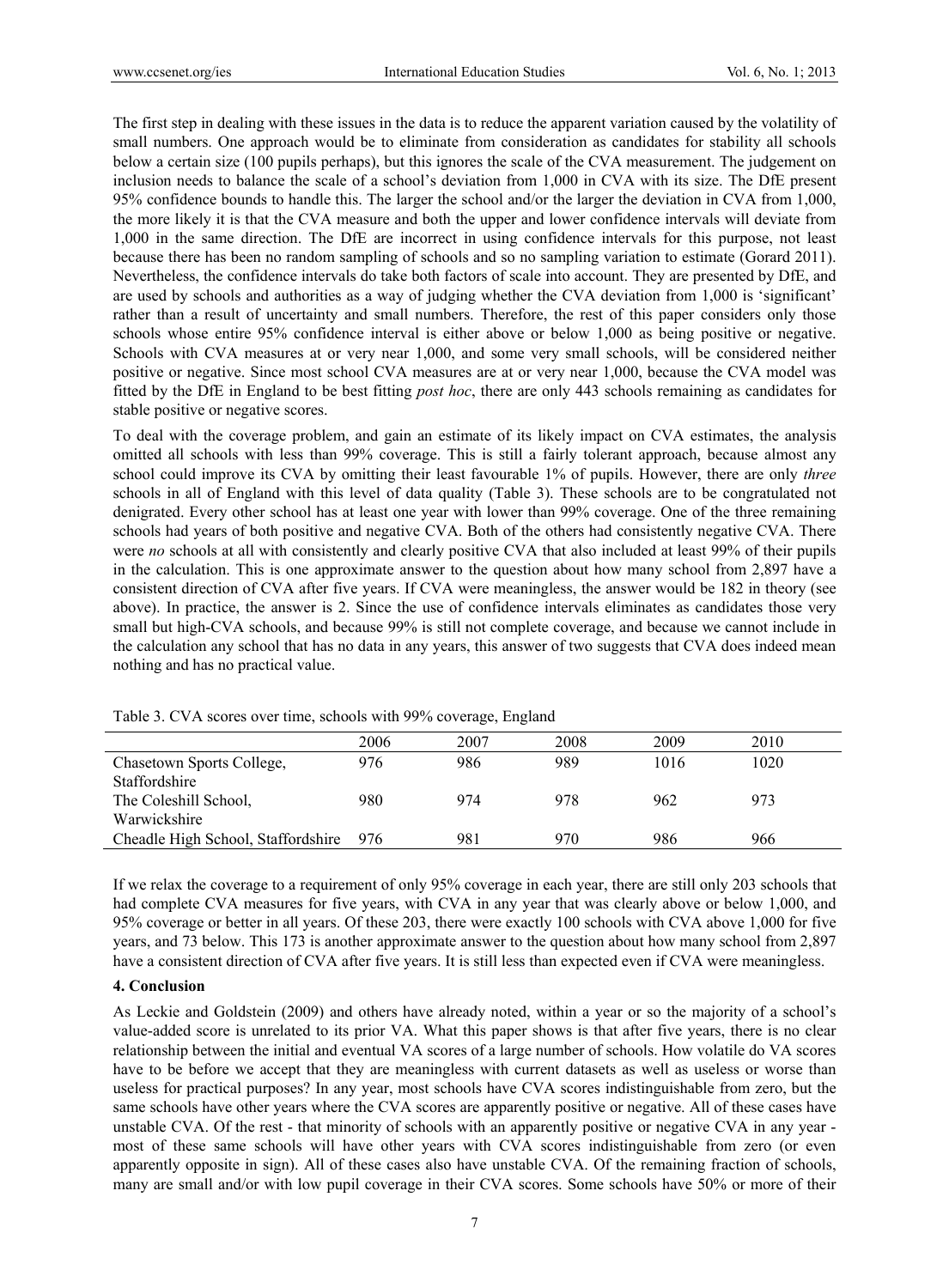pupils missing from their CVA calculations, for example. This makes any claim to stability for these cases scientifically unsound. Out of 2,897 schools used in the analysis here, only two had 99% or more pupil coverage for all years, with five successive years of apparently negative CVA. No schools had five years of apparently positive CVA.

This makes CVA almost entirely useless for practical purposes because it is not a consistent characteristic of schools. CVA could be something that changes in schools very rapidly, so that parents cannot rely on using it, when their child is choosing a secondary school at age 10 or 11, to make predictions about the likely results five or six years hence. Alternatively, the CVA scores could be largely not a characteristic of schools at all. It could be a measure of data quality or lack of data quality. Yet its use as a supposedly valid measure of school effects continues, even in England. CVA, the example used in this paper, is not the problem. CVA was a well-meaning and clever attempt to identify school effects. It is used here because of the quality of the publicly available data over five year for all maintained schools in England. Yet even with this high quality data VA does not seem to work. The problem lies with VA approaches more generally, including and perhaps especially for considering teacher effectiveness. The annual volatility of scores has been noted before, but not its extent after five years. And the implications not just for practice but for the field of school effectiveness have been largely ignored by policy-makers world-wide.

It is important to recall that the evidence in this paper does not suggest schools and teachers make no difference. Going to school is an important formative experience for young people, for good and ill. Going to school is very different to not going to school. However, the school system in England is designed through its funding, its laws about when and how school places are allocated, regulations about teacher development, inspections, national curriculum, and standard attainment in key stages, to try and make as little difference between schools as possible. And this is rightly so. The quality of education available in a national school system should not depend upon where a pupil lives. Perhaps what this study shows is that in this respect the system is working well. It does not matter much which school pupils attend. The evidence in this paper does not even mean that some schools are not more effective than others, with equivalent pupils. They may be. The paper merely suggests that traditional school effectiveness approaches based on VA, like the CVA model used in England, involving a central zero-sum calculation, are currently ineffective in picking this difference up. What VA models are mostly picking up instead is at least partly due to variation in the raw scores (Gorard 2006), partly due to a very large eventual error component (Gorard 2010), and partly due to factors like coverage and small numbers as reported here for the first time. Of course, readers must realise that the failure of VA approaches to solve the inherent unfairness of working with the more stable raw-scores of school-level attainment does not mean in any way that raw-scores should be used instead.

It is also important to recall that the assumptions made in this paper are not particularly strict. In assessing the consistency of VA scores over time, we have looked only at their direction, and whether a purportedly good school remains a 'good' school the following year. The scale of VA scores from year to year will be even more variable. As far as we can see there is no school that has exactly the same CVA score even across two years. Bizarrely, the precise model used for CVA calculations by the DfE each year was always modified by them once the results were in, to keep it as best fit. This means, for example, that the regression coefficient used to adjust for pupil poverty varied from year to year. This is strange. If prior attainment and pupil background characteristic make a difference to subsequent attainment, as they appear to, why is this difference not the same every year? The number of centimetres per metre, the boiling point of water, and Newton's laws of mechanics are not adjusted every year or every use. Perhaps part of the inconsistency of school CVA scores over time lies in the inconsistency of the model created each time. The paper uses only 95% confidence intervals, as promoted by DfE, and insists only on 95% pupil coverage in the data. Yet, even with this approach of looking only at direction, with uncertainty in CVA measures, and up to 5% missing pupils, there are fewer schools with consistent CVA over five years than would be expected by chance alone.

As this paper illustrates, the school CVA five years later will most likely be nothing like that at time of choosing. Happily, CVA has ceased in England, and the 2011 and onwards School Performance Tables do not contain it. However, the tables do still have an entry for a simpler value-added score, based on a more prescriptive set of curriculum subjects. It is too early to test this for consistency, but all VA is inherently unstable (Mangan et al. 2005, Kelly and Monczunski 2007). It is therefore wrong for DfE to use it in public until it has been tested. The results in this paper mean that CVA, and by implication all VA models, cannot currently be used as an ethical basis for policy or practice decisions. Whatever it is that VA is scoring, with the quality of data available, it is so volatile that it would be absurd to encourage parents to use purported 'school effects' to help select a secondary school for an 11 year old (Leckie and Goldstein 2009). All of those schools and individual teachers negatively